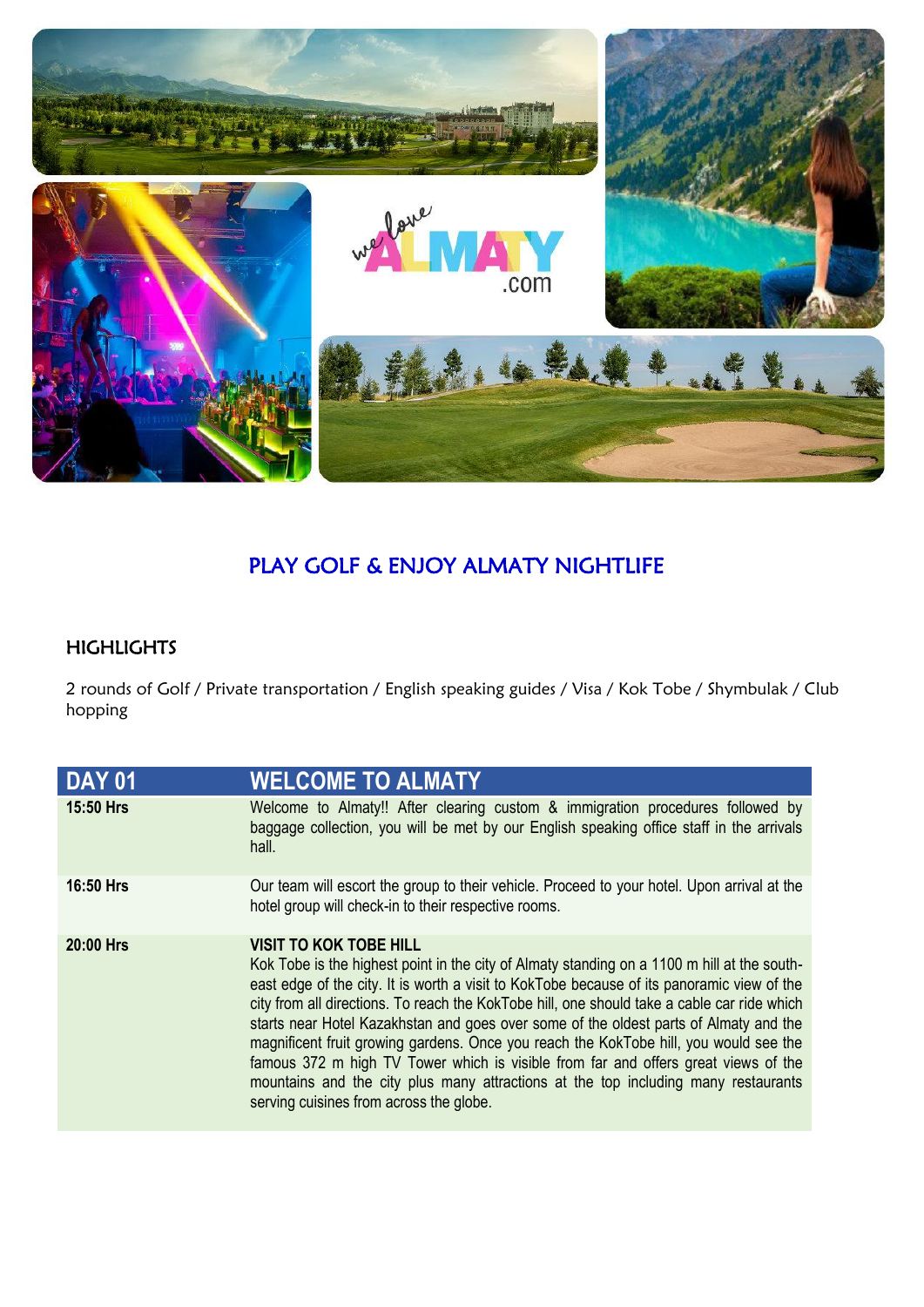| <b>DAY 02</b>       | TEE-OFF AT ZHAILJAU GOLF CLUB   NIGHTLIFE                                                                                                                                                                                                                                                                                                                                                                                                                                                                                                                                                                                                                                                                                                                                                                                                                                                                                                                                                                                                                                                                                                                                   |
|---------------------|-----------------------------------------------------------------------------------------------------------------------------------------------------------------------------------------------------------------------------------------------------------------------------------------------------------------------------------------------------------------------------------------------------------------------------------------------------------------------------------------------------------------------------------------------------------------------------------------------------------------------------------------------------------------------------------------------------------------------------------------------------------------------------------------------------------------------------------------------------------------------------------------------------------------------------------------------------------------------------------------------------------------------------------------------------------------------------------------------------------------------------------------------------------------------------|
| $07:00 - 10:00$ Hrs | Breakfast at the hotel.                                                                                                                                                                                                                                                                                                                                                                                                                                                                                                                                                                                                                                                                                                                                                                                                                                                                                                                                                                                                                                                                                                                                                     |
| 10:00 Hrs           | Proceed to Tee-Off at the "Zhailjau" 18 hole golf course.<br>Zhailjau was designed by the late Arnold Palmer and is one of two courses in Almaty.<br>The course is typical parkland with quite some change in elevation, large greens and<br>many water hazards. The views of the snow-capped peaks of the Tian Shan mountains<br>are truly spectacular.                                                                                                                                                                                                                                                                                                                                                                                                                                                                                                                                                                                                                                                                                                                                                                                                                    |
| <b>Afternoon</b>    | Return to the hotel for relaxation.                                                                                                                                                                                                                                                                                                                                                                                                                                                                                                                                                                                                                                                                                                                                                                                                                                                                                                                                                                                                                                                                                                                                         |
| 17:00 Hrs           | <b>PANFILOV PARK &amp; ZENKOV CATHEDRAL</b><br>Its Almaty's most popular strolling and picnic places for people of all ages. The Park is<br>named and dedicated to the Panfilov Heroes who were 28 soliders of an Almaty Infantry.<br>Their memories are etched at the fearsome war memorial east of the Zenkov Cathedral<br>which depict soliders from all 15 soviet republics on the map of USSR. The Park is lush<br>green area and it's a good place to sit, rest, relax and see the bustling sights of the city.<br>'ZenkovCathedral', is one of the most beautiful, magnificent and architectural monument<br>of the city of Almaty with the height of 56 meters and is located in the green Panfilov Park<br>of Almaty. A. Zenkov had supervised the construction of this cathedral in the early 19th<br>century and legend goes that it was built without a single nail. But unfortunately, it's not<br>true. Although the design is remarkably unique but it's because of the advanced<br>technological expertise of that time. They used the construction concept of Semi ruche<br>which meant using of reinforced concrete, timber preservation and ventilation. |
| <b>Night</b>        | <b>Enjoy Almaty night scene</b><br>While Almaty has a lot to offer in terms of beautiful surroundings, the nightlife in Almaty<br>can amaze you. If you are a nightlife lover, then, of course, you will fall in love with<br>Almaty as you can find a plenty of options to have fun at night in Almaty. From amazing<br>cocktails to live music and best dancing numbers, you have a lot to explore in the night<br>clubs of Almaty.<br>Proceed to enjoy various Bars & Night clubs of Almaty (Entrance - Direct payments)                                                                                                                                                                                                                                                                                                                                                                                                                                                                                                                                                                                                                                                 |
|                     | Return to the hotel @04:00 Hrs.                                                                                                                                                                                                                                                                                                                                                                                                                                                                                                                                                                                                                                                                                                                                                                                                                                                                                                                                                                                                                                                                                                                                             |

| <b>DAY 03</b>       | <b>TEE-OFF AT NURTUA GOLF CLUB   NIGHLIFE</b>                                                                                                                                                                                                                                          |
|---------------------|----------------------------------------------------------------------------------------------------------------------------------------------------------------------------------------------------------------------------------------------------------------------------------------|
| $07:00 - 10:00$ Hrs | Breakfast at the hotel.                                                                                                                                                                                                                                                                |
| <b>10:00 Hrs</b>    | Proceed to Tee-Off at the " <b>Nurtau</b> " 18 hole golf course.<br>The construction of Golf Club "Interlyuks" began in 1995 and in 1996 it opened as a 9-<br>hole golf course. Being very popular, in 2003, it was expanded to an 18-hole course and<br>renamed the Nurtau Golf Club. |
| <b>Afternoon</b>    | Return to the hotel for relaxation.                                                                                                                                                                                                                                                    |
| <b>Evening</b>      | Free time to enjoy the city at your own pace. Your guide & vehicle will be at your<br>disposal.                                                                                                                                                                                        |